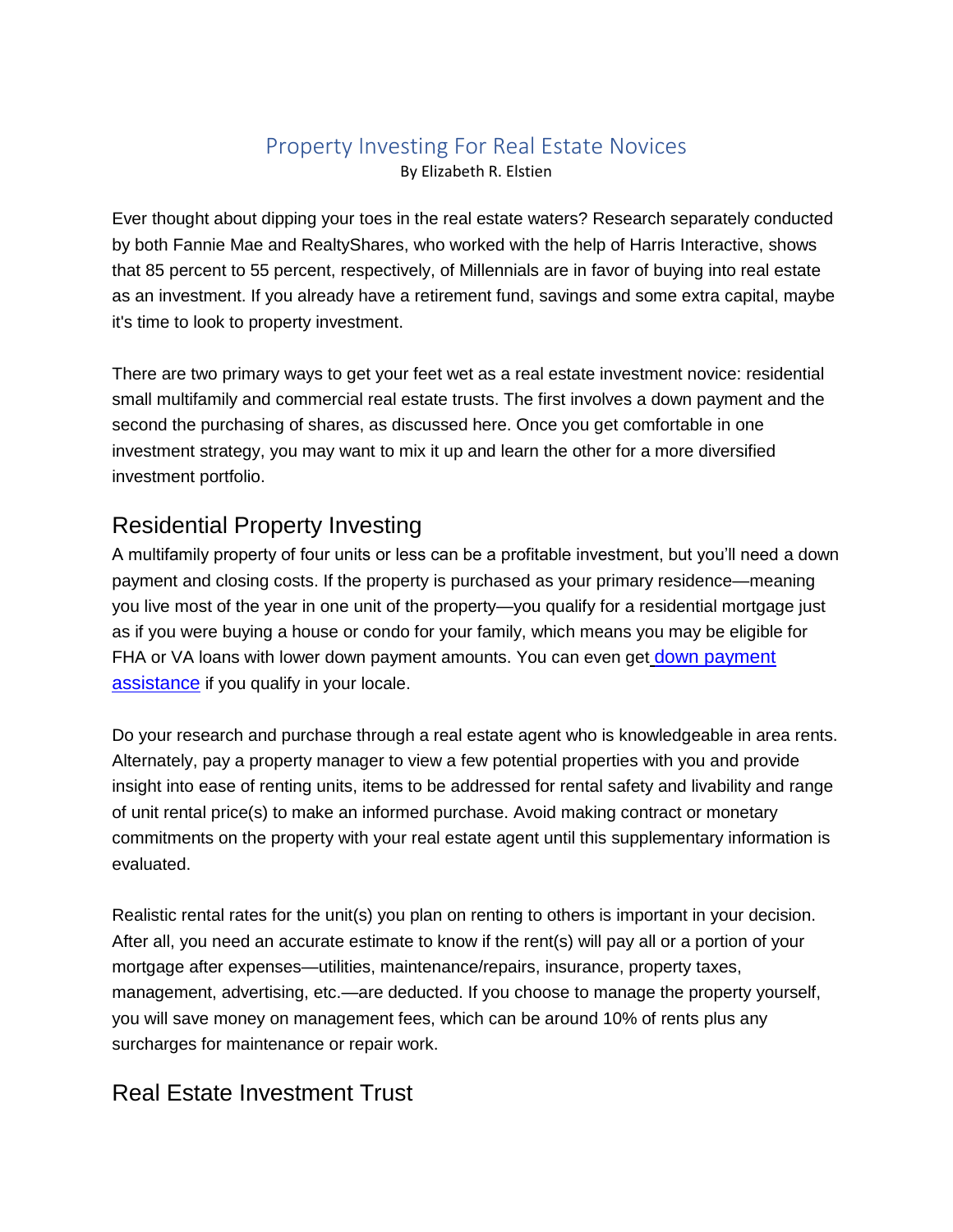Commercial real estate is hard to get into as a beginner due the tighter loan and insurance requirements, as well as the high amount of capital needed. A [Real Estate Investment Trust](https://www.investor.gov/introduction-investing/basics/investment-products/real-estate-investment-trusts-reits) (REIT) is a simpler way to get into commercial real estate that requires considerably less cash outlay. About half of all REITs are in pension plans, 401(k)s or IRAs, so you may already be a REIT investor through your workplace. With high taxes charged on REIT payments, investing through these delayed-tax or tax-free programs is a boon to commercial investors, but you may want to invest in REITs on your own, so prepare to pay as much as 30-40 percent in taxes and fees on earned dividends.

Described by the U.S. Securities and Exchange Commission as "a company that owns and typically operates income-producing real estate or related assets", a property (equity) REIT can hold an office building, industrial warehouse, data facilities, retail shopping mall, apartment complex, resort, hotel or self-storage facility. REITS typically have one property type in their portfolio, but some have multiple types.

Instead of buying a building outright, you buy stock in any number of REITs. Modeled after mutual funds, a REIT is a professionally managed investment property that pools money from numerous investors. National Association of Real Estate Investment Trusts (Nareit) notes that "REITs historically have provided investors of all types regular income streams, diversification and long-term capital appreciation". Of course, you must choose the right REIT to invest money in, so research your choices and work with a reputable financial planner or REIT broker. Check the [Nareit website](https://www.reit.com/investing/reit-directory) for REIT investment options, along with a wealth of information to keep you informed.

#### Considerations of Property Investing

Know the pros and cons of investing in one or both real estate investment options. Some items to consider as you study the market include:

**The economy**. As you may remember, the recession beginning in 2007 took the rental market down with high unemployment and the closing of large and small businesses. People could not afford to rent—notably high-end properties—and investments declined in value for the short term. Decide if you can afford to weather another economic downturn before investing in real estate.

**Interest rates**. Higher interest rates tend to decrease REIT shares and increase the initial cost of a small multifamily property. Study interest rates for your best investment value in the market when you purchase.

**Property type**. Hospitals and medical-industry tenants, who tend to lease for many years, keep vacancies low and are a safe choice for REIT investments, as everyone needs healthcare no